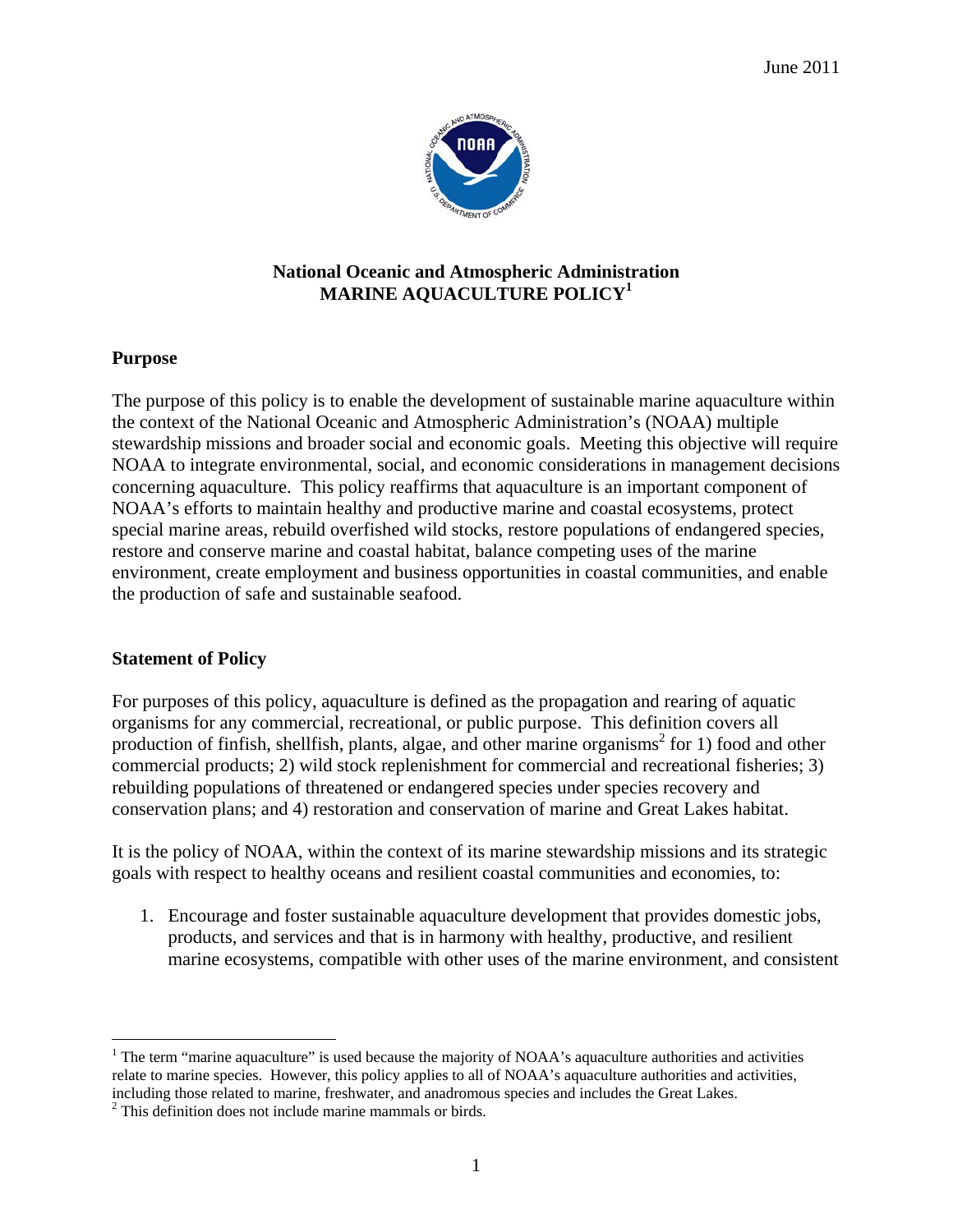with the National Policy for the Stewardship of the Ocean, our Coasts, and the Great Lakes (National Ocean Policy).<sup>3</sup>

- 2. Ensure agency aquaculture decisions protect wild species and healthy, productive, and resilient coastal and ocean ecosystems, including the protecting of sensitive marine areas.
- 3. Advance scientific knowledge concerning sustainable aquaculture in cooperation with academic and federal partners.
- 4. Make timely and unbiased aquaculture management decisions based upon the best scientific information available.
- 5. Support aquaculture innovation and investments that benefit the Nation's coastal ecosystems, communities, seafood consumers, industry, and economy.
- 6. Advance public understanding of sustainable aquaculture practices; the associated environmental, social, and economic challenges and benefits; and the services NOAA has to offer in support of sustainable aquaculture.
- 7. Work with our federal partners, through the Joint Subcommittee on Aquaculture<sup>4</sup> and other avenues, to provide the depth of resources and expertise needed to address the challenges facing expansion of aquaculture in the United States.
- 8. Work internationally to learn from aquaculture best practices around the world and encourage the adoption of science-based sustainable practices and systems.
- 9. Integrate federal, regional, state, local, and tribal priorities along with commercial priorities into marine aquaculture siting and management and ensure aquaculture development is considered within other existing and potential marine uses to reduce potential conflicts.

### **Basis for the Policy**

 $\overline{a}$ 

NOAA has a long history of conducting regulatory, research, outreach, and international activities on marine aquaculture issues within the context of its missions of service, science, and environmental stewardship. The National Aquaculture Act of 1980, which applies to all federal agencies, states that it is "in the national interest, and it is the national policy, to encourage the development of aquaculture in the United States." The statutory basis for NOAA's aquaculture activities includes the Magnuson-Stevens Fishery Conservation and Management Act, the Marine Mammal Protection Act, the Endangered Species Act, the Coastal Zone Management

 $3$  EO 13547, which adopts the final recommendations of the Interagency Ocean Policy Task Force (July 19, 2010) is available online at http://www.whitehouse.gov/oceans.

<sup>&</sup>lt;sup>4</sup> The Joint Subcommittee on Aquaculture of the Federal Coordinating Council on Science, Engineering, and Technology was created in the National Aquaculture Act of 1980. The purpose of the coordinating group is to increase the overall effectiveness and productivity of federal aquaculture research, transfer, and assistance programs.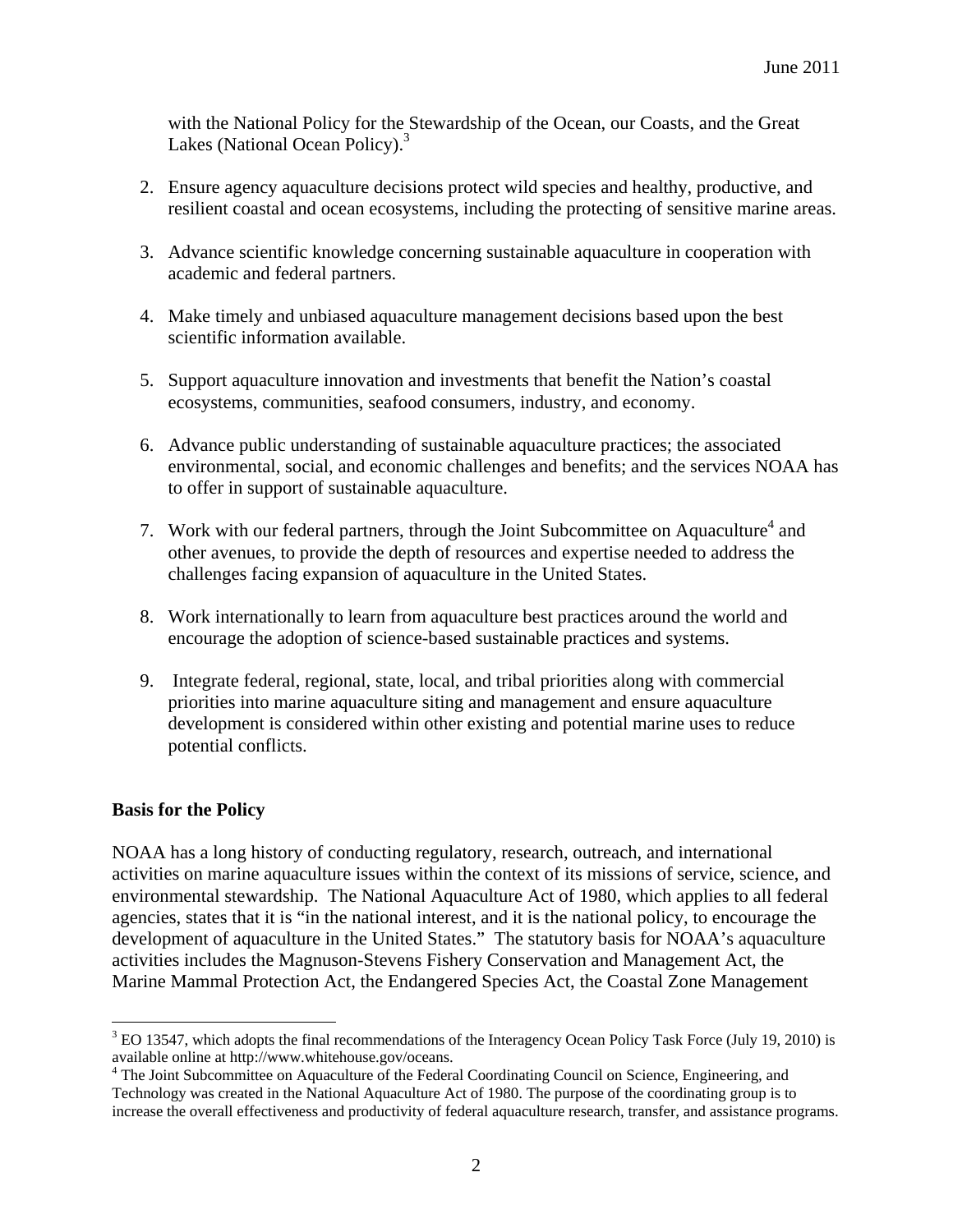Act, the National Marine Sanctuaries Act, and the Fish and Wildlife Coordination Act. Under these laws, in addition to the National Environmental Policy Act, NOAA is responsible for considering and preventing and/or mitigating the potential adverse environmental impacts of planned and existing marine aquaculture facilities through the development of fishery management plans, sanctuary management plans, permit actions, proper siting, and consultations with other regulatory agencies at the federal, state, and local levels. Other statutes, including the National Sea Grant College Program Act, the Saltonstall-Kennedy Act, the Anadromous Fish Conservation Act, the Interjurisdictional Fisheries Act, the Merchant Marine Act, and the Agricultural Marketing Act, authorize NOAA to enable and provide assistance for both public and private sector aquaculture. In addition, the Oceans and Human Health Act calls for research related to aquaculture.

NOAA may engage in regulatory actions in the Exclusive Economic Zone under the authority of the Magnuson-Stevens Fishery Conservation and Management Act (Magnuson-Stevens Act) through Fishery Management Plans for species in need of conservation and management. NOAA may also engage in regulatory action under National Marine Sanctuaries Act (NMSA) authority with respect to aquaculture activities within or potentially affecting Sanctuaries. NOAA has a direct regulatory role for aquaculture within the sanctuaries, in both state and federal waters, except in state waters when limited by formal written agreement with the Governor of that state. NOAA also engages in consultations with other federal permitting agencies under the authority of the Endangered Species Act, Marine Mammal Protection Act, the Essential Fish Habitat provisions of the Magnuson-Stevens Fishery Conservation and Management Act, the National Environmental Policy Act, and other statutes. Through the Coastal Zone Management Act, NOAA also reviews and approves state coastal management programs, which identify permissible uses in the coastal zone, and oversees federal consistency with these programs. $5$ 

In developing this policy, NOAA evaluated the application of past NOAA and Department of Commerce aquaculture policies and planning documents and considered the specific challenges and opportunities of today and tomorrow, drawing on the agency's institutional knowledge of the state of science on aquaculture and its potential impacts. In addition, NOAA considered public input provided via an initial public comment period and a series of seven public listening sessions during April and May 2010, and a 60-day public comment period on a public draft of this policy released in February 2011.<sup>6</sup> The policy also aligns with several objectives in NOAA's Next Generation Strategic Plan and is a primary component of NOAA's strategic objective for safe and sustainable seafood.7

This policy was also informed by the National Ocean Policy and the framework for effective coastal and marine spatial planning (CMSP).<sup>8</sup> Many of the themes found in the National Ocean Policy – such as protecting, maintaining, and restoring healthy and diverse ecosystems;

 $\overline{a}$ 

 $<sup>5</sup>$  Some federal permit actions are subject to state review under the consistency certification provisions of the Coastal</sup> Zone Management Act.

<sup>&</sup>lt;sup>6</sup> Summaries of the listening sessions and all comments submitted as public input to the development of the NOAA aquaculture policy are posted online at http://aquaculture.noaa.gov

<sup>&</sup>lt;sup>7</sup> Available at http://www.ppi.noaa.gov/strategic\_planning.html

<sup>&</sup>lt;sup>8</sup> Final Recommendations of the Interagency Ocean Policy Task Force. Available online at http://www.whitehouse.gov/administration/eop/ceq/oceans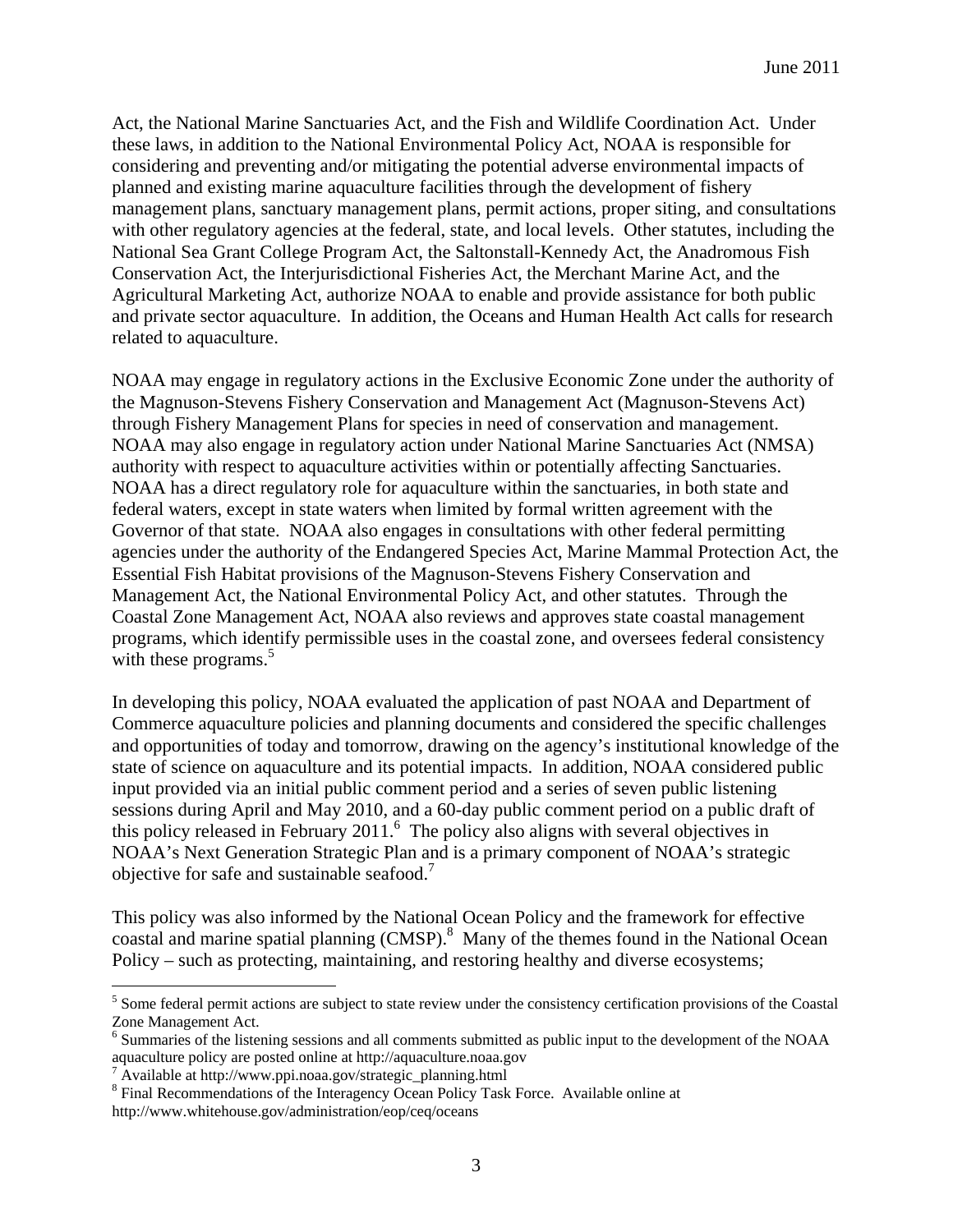supporting sustainable uses of the ocean; and increasing scientific understanding and applying that knowledge to make better decisions – are echoed in this document. This policy also mirrors the National Goals for CMSP, setting the stage for aquaculture to be properly considered within the CMSP process. NOAA, as the primary bureau within the Department of Commerce with programmatic aquaculture responsibilities, developed this policy as a complement to the broader Department of Commerce aquaculture policy.

# **Background**

Approximately 84 percent of the seafood consumed in the United States is imported,<sup>9</sup> about half of which is sourced from aquaculture. In 2009, aquaculture crossed the threshold of providing more than half of all seafood consumed worldwide.<sup>10</sup> However, domestic aquaculture provides only about 5 percent of the seafood consumed in the United States.<sup>11</sup> Growing U.S. and worldwide demand for seafood is likely to continue as a result of increases in population and consumer awareness of seafood's health benefits. The most recent federal *Dietary Guidelines for Americans* (2010) recommend Americans more than double their current seafood consumption.<sup>12</sup> Because wild stocks are not projected to meet increased demand even with rebuilding efforts, future increases in supply are likely to come either from foreign aquaculture or increased domestic aquaculture production, or some combination of both.

The existing domestic marine aquaculture community is mainly comprised of shellfish growing, but also includes finfish and algae production in coastal waters and hatchery production of fish and shellfish to replenish stocks of important commercial, recreational, and endangered species and to restore marine habitat (e.g., oyster reefs). Emerging technologies for marine aquaculture include land-based closed-recirculating systems, marine algae production technologies for biofuels and non-food products, systems that integrate different types of aquaculture or combine aquaculture with other uses, and systems in exposed open-ocean waters.

Federal support, engagement, and authorities related to aquaculture development span a number of agencies, in particular the Food and Drug Administration, Environmental Protection Agency, Army Corps of Engineers, Fish and Wildlife Service, and the U.S. Department of Agriculture. These agencies collaborate with each other, industry, states, and academia to address issues related to aquaculture facilities<sup>13</sup> and to promote the development of new technologies that

1

<sup>&</sup>lt;sup>9</sup> Source: U.S Department of Commerce, *Fisheries of the United States 2009*.

<sup>&</sup>lt;sup>10</sup> United Nations Food and Agriculture Organization. (2009). FISHSTAT Plus: Universal Software for Fishery Statistical Time Series (Food and Agriculture Organization, Rome). Version 2.32. This figure includes both freshwater and marine production.

 $11$  This figure includes both freshwater and marine production. Not included in this figure is the amount of salmon produced in Alaska by regional aquaculture associations and others in Alaska's salmon stock enhancement program. In 2009, Alaska's salmon aquaculture stock enhancement programs produced over 45 million salmon, mostly pink and chum salmon.

<sup>&</sup>lt;sup>12</sup> See www.mypyramid.gov

<sup>&</sup>lt;sup>13</sup> A recent example is the National Aquatic Animal Health Plan, which was developed in response to the growing need for a coordinated government effort to ensure aquatic animal health. See http://aquaculture.noaa.gov/news/naahp.html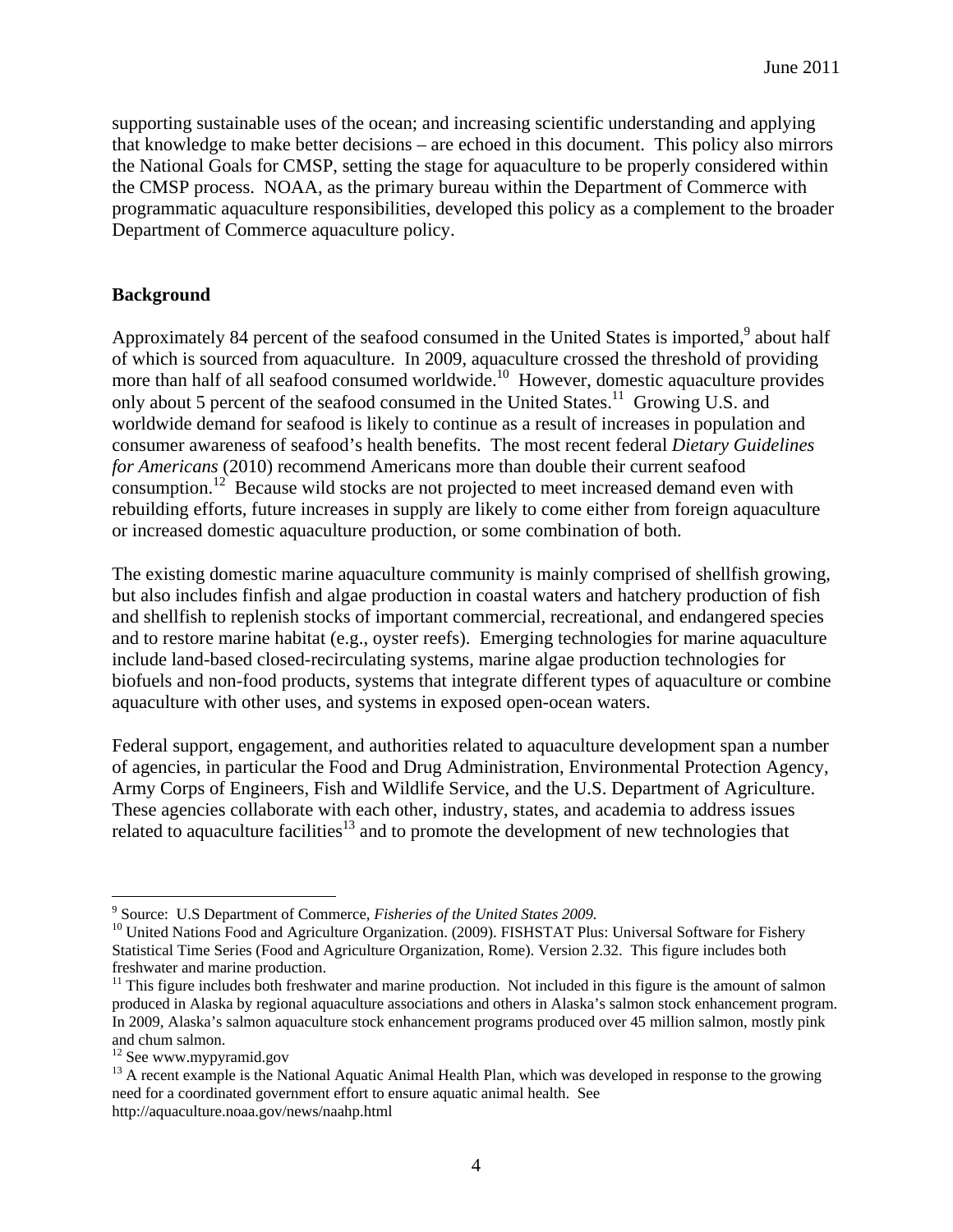improve the sustainability of the industry. This policy sets the stage for NOAA's continued involvement in these coordinated efforts.

### **Benefits and Challenges**

As interest in commercial aquaculture production and wild species restoration in the marine environment has increased, so too has debate about the potential economic, environmental, and social effects of aquaculture – and the need for better public understanding with respect to these issues. Benefits of sustainable aquaculture may include species and habitat restoration and conservation; nutrient removal; provision of safe, local seafood that contributes to food security and human health and nutrition; increased production of low trophic-level seafood; and synergies with fishing (e.g., using fish processing trimmings in aquaculture feeds). Sustainable aquaculture can also contribute economic and social benefits by creating jobs in local communities and helping to maintain the cultural identity of working waterfronts. Environmental challenges posed by aquaculture, depending upon the type, scope, and location of aquaculture activity, may include nutrient and chemical wastes, water use demands, aquatic animal diseases and invasive species, potential competitive and genetic effects on wild species, effects on endangered or protected species, effects on protected and sensitive marine areas, effects on habitat for other species, and the use of forage fish for aquaculture feeds. Economic and social challenges may include market competition affecting the viability of domestic aquaculture and/or the prices U.S. fishermen receive for their wild seafood products; competition with other uses of the marine environment; degraded habitats and ecosystem services; and impacts to diverse cultural traditions and values.

Growing consumer demand for safe, local, and sustainably produced seafood, increasing energy costs, increasing seafood demand in countries that currently export seafood to the United States, and growing interest in maintaining working waterfronts are emerging drivers that support sustainable domestic aquaculture production. U.S. aquaculture production – both small-scale and large-scale – has evolved and improved over time through regulations at the federal and state levels, scientific advancements, consumer demand, technological innovation, industry best management practices, and protocols for responsible stock replenishment and hatchery practices. This policy will allow NOAA to further advance these developments through the actions described below.

# **NOAA Aquaculture Priorities**

To implement the Statement of Policy, NOAA has identified the following priorities:

### **Science and Research**

• Expand NOAA's research portfolio to (1) provide the necessary ecological, technological, economic, and social data and analysis to effectively and sustainably develop, support, manage, and regulate private and public sector marine aquaculture and species restoration, including technologies deemed necessary under recovery and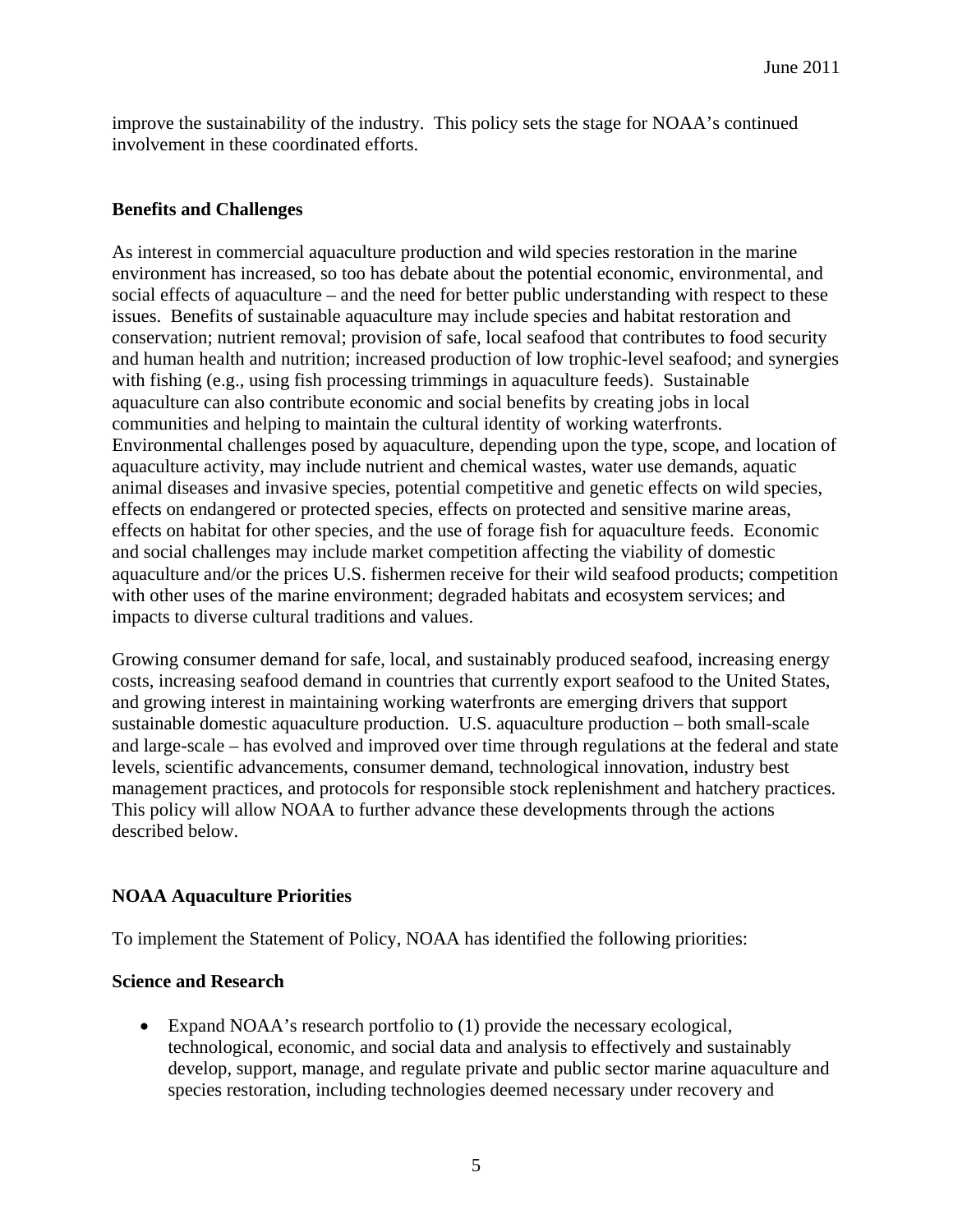conservation plans for depleted, threatened, and endangered species and habitat; (2) monitor, assess, and address the environmental and socioeconomic effects of marine aquaculture, including cumulative impacts; and (3) complement the scientific work of our federal, state, and academic partners.

- Evaluate alternative protein and lipid sources to be used in lieu of wild fish and fish oil in aquaculture feeds and develop cost-effective alternative feeds that maintain the human health benefits of seafood and reduce reliance on the use of wild forage fish in the diets of farmed fish.
- Develop and evaluate the cost-effectiveness of methodologies to prevent, minimize, and mitigate potential adverse ecosystem and socioeconomic impacts of aquaculture.
- Monitor and assess the effects of ocean acidification and climate change on marine aquaculture and develop adaptation strategies.

# **Regulation**

- Actively engage federal agencies, Fishery Management Councils, federal advisory councils or committees, coastal states, tribes, other stakeholders, and Congress to clarify NOAA's regulatory authority related to aquaculture in federal waters in the context of other federal, state, and tribal authorities and to establish a coordinated, comprehensive, science-based, transparent, and efficient regulatory program, taking into account relevant international standards, as appropriate, for aquaculture in federal waters consistent with the President's Executive Order on Improving Regulation and Regulatory Review.
- Work with federal, state, local, tribal, and regional agencies and organizations to clarify regulatory requirements and to establish coordinated, comprehensive, science-based, transparent, and efficient processes for permit reviews, permit consultations, and other regulatory and management actions for marine aquaculture in state waters – taking into account existing authorities, international standards, and regional, state, and local goals, policies, and objectives.
- Engage in coastal and marine spatial planning with other agencies and jurisdictions, including the Regional Planning Bodies being created under the National Ocean Council, to ensure siting of marine aquaculture that reduces conflicts among competing uses, minimize adverse impacts on the environment, and identify activities for potential colocation with aquaculture operations.

# **Innovation, Partnerships, and Outreach**

• Collaborate with federal partners, coastal communities, states, tribes, the aquaculture industry, non-governmental organizations, and other stakeholders to transition innovative aquaculture technologies from laboratory studies to commercial and restoration projects and document and assess their environmental, ecosystem, and socioeconomic impacts. Focus on projects that will create jobs in coastal communities, produce healthful local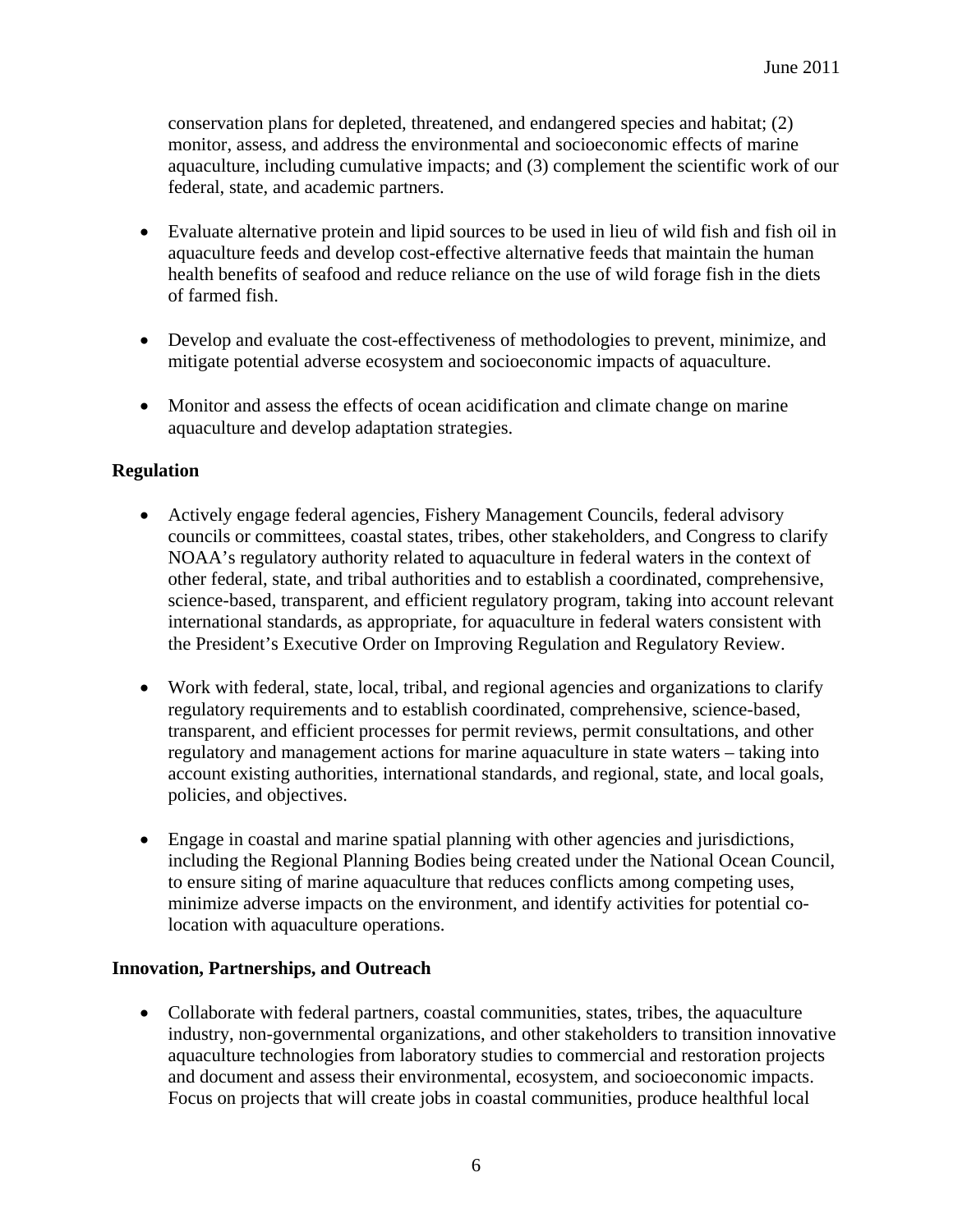seafood, revitalize working waterfronts, support traditional fishing communities, avoid impacts to protected areas, and restore depleted species and habitat.

- Work with extension and outreach services to interpret technical and scientific data and provide informational products to transfer that knowledge to other stakeholders and the public.
- Support restoration and commercial shellfish aquaculture initiatives to restore shellfish populations that provide locally produced food and jobs, help improve water quality, and restore and conserve coastal habitat.
- Develop synergies among NOAA's fisheries management, enforcement, financial assistance, aquaculture, seafood inspection, Coastal Zone Management, National Marine Sanctuaries, and National Sea Grant programs to rebuild wild fish stocks and support alternative or supplemental economic options for fishermen.
- Engage within the Joint Subcommittee on Aquaculture and National Ocean Council to promote coordination among federal agencies on marine aquaculture regulatory and science issues and pursue opportunities for collaboration, such as integrating aquaculture with other ocean uses and using aquaculture facilities as a platform for more comprehensive environmental monitoring.

### **International Cooperation**

- Work with other federal agencies to establish a coordinated, consistent, and comprehensive international strategy on sustainable marine aquaculture that supports and is consistent with U.S. policies and priorities regarding food security, international trade, healthy oceans, and economic well-being.
- Work with other nations, as appropriate, to adopt sustainable aquaculture and seafood safety approaches using the best practices.
- Exchange scientific insights with other nations and promote joint participation in cooperative research that is of potential multinational value, including addressing impacts of aquaculture that breach international boundaries.

# **Implementation and Periodic Review**

NOAA will begin to implement this policy immediately upon release. This policy will henceforth guide all NOAA activities with respect to marine aquaculture, until such time as it is amended or rescinded by the NOAA Administrator.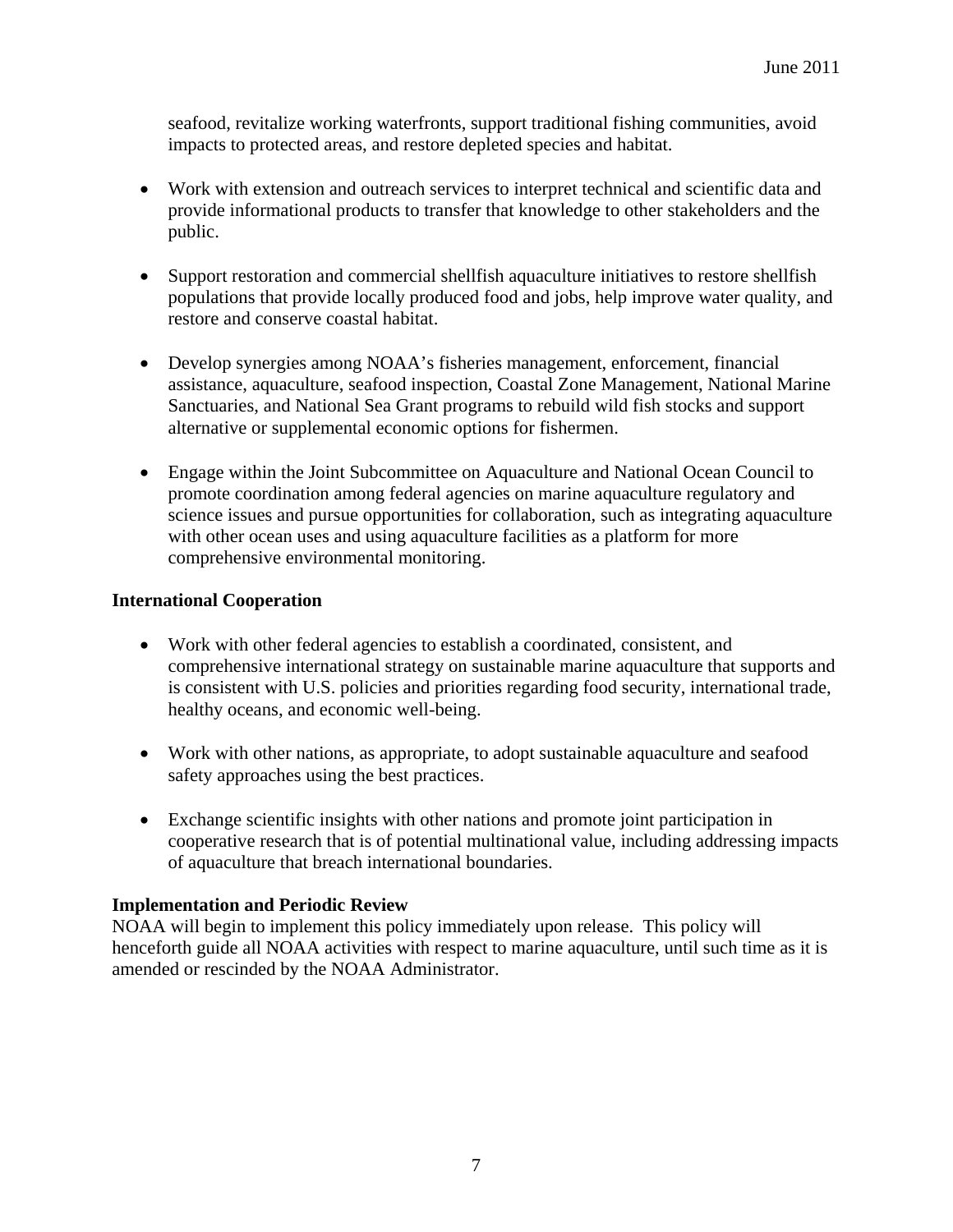# **Appendices**

NOAA will take a tiered approach with respect to this policy and may publish more detailed policies related to specific authority to regulate aquaculture activities. These tiered documents will be included as appendices to the overarching policy.

## **Appendix 1. NOAA Guidance for Aquaculture in Federal Waters**

Appendix 1 establishes goals for NOAA's regulatory actions with respect to aquaculture production in federal waters of the U.S. Exclusive Economic Zone, and provides a list of principles and approaches that NOAA will take to achieve each goal. In the future, NOAA will be identifying specific actions to be taken to implement each goal.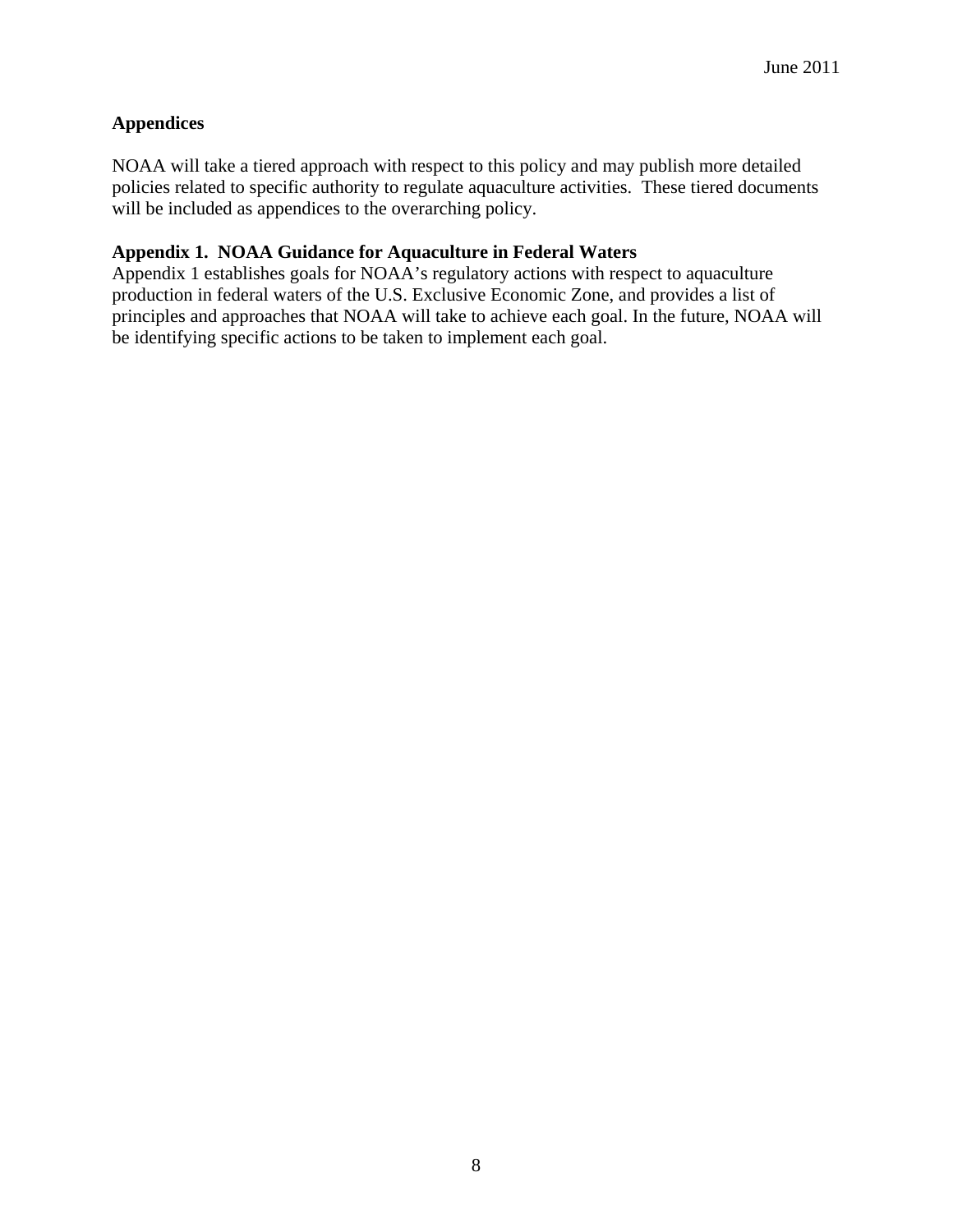# **APPENDIX 1**

# **NOAA GUIDANCE FOR AQUACULTURE IN FEDERAL WATERS**

The purpose of this appendix is to establish a set of goals to guide NOAA's regulatory and programmatic actions with respect to aquaculture production in federal waters of the U.S. Exclusive Economic Zone and to provide a list of implementing actions that NOAA will take to achieve each goal. NOAA will take these actions to the extent of the agency's discretion and funding availability under relevant authorities and in coordination with our federal partners.

These goals and implementing actions are an extension of the NOAA Aquaculture Policy, which applies broadly to all marine aquaculture-related activities at NOAA.

### **Goal 1. Ecosystem compatibility – Aquaculture development in federal waters is compatible with the functioning of healthy, productive, and resilient marine ecosystems.**

NOAA will achieve this goal by:

- developing, implementing, and enforcing ecosystem-based conservation and management measures for aquaculture that fulfill the agency's marine stewardship responsibilities to protect and restore healthy coastal and ocean ecosystems and to conserve living marine resources, their habitats, and other protected areas
- developing, implementing, and enforcing conservation and management measures for aquaculture designed to maintain the health, genetics, habitats, and populations of wild species; maintain water quality; prevent escapes and accidental discharges into the environment; and avoid harmful interactions with wild fish stock, marine mammals, birds, and protected species
- pursuing efforts to restore wild stocks
- supporting the use of only native or naturalized species in federal waters unless best available science demonstrates use of non-native or other species in federal waters would not cause undue harm to wild species, habitats, or ecosystems in the event of an escape
- employing science-based adaptive management
- taking into account the cumulative impacts of aquaculture throughout all trophic levels of the marine environment and in combination with the impacts of other activities
- encouraging the use of aquaculture feeds that either use fish from sustainably managed fisheries or alternative protein and lipid sources
- considering interactions with marine resources managed by other agencies and *iurisdictions*
- conducting programmatic or site-specific reviews of impacts related to proposed facilities in federal waters in compliance with National Environmental Policy Act requirements

## **Goal 2. Compatibility with other uses – Aquaculture facilities in federal waters are sited and operated in a manner that is compatible with other authorized uses of the marine environment.**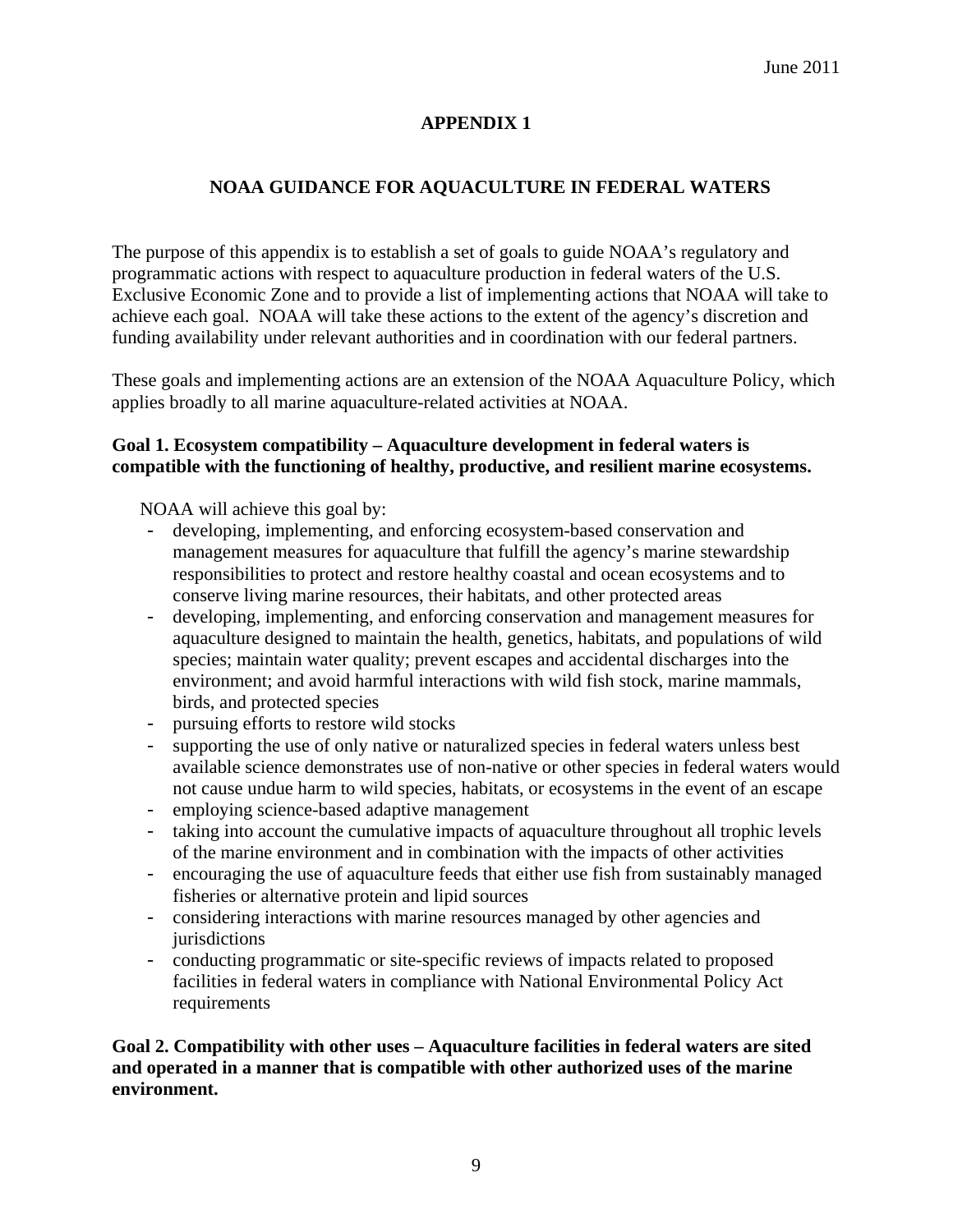NOAA will achieve this goal by:

- **-** coordinating with other agencies to develop tools to properly site aquaculture in federal waters, including tools to reduce conflicts among competing uses and identify activities for potential co-location with aquaculture operations, in the context of regional and national coastal and marine spatial planning (CMSP) activities and ecosystem compatibility goals
- **-** incorporating the preferences of states in decisions about aquaculture development in federal waters
- **-** facilitating discussions among interested aquaculture developers, concerned state agencies, Fishery Management Councils, tribes, other federal agencies, federal advisory committees, and the public as early as possible in project planning and development
- **-** promoting the safety of human life at sea and providing situational awareness for those working on offshore aquaculture operations, including coastal and marine forecasts and marine navigation weather

## **Goal 3. Best available science and information – Management decisions for aquaculture in Federal waters are based upon the best available science and information.**

NOAA will achieve this goal by:

- basing management decisions on best available scientific information including biological, technological, ecological, economic, and social data – in management decisions
- synthesizing and delivering information on the current state of scientific understanding about the observed and potential impacts and benefits of open ocean aquaculture
- identifying gaps and uncertainties associated with the current body of knowledge and taking these uncertainties into account in agency decisions
- conducting and supporting scientific studies to inform agency decision-makers on open ocean aquaculture technologies, practices, benefits, costs, and risks and to develop new and improve existing sustainable practices and products
- monitoring, evaluating, and maintaining databases on the impacts of aquaculture, including cumulative impacts, on biodiversity, predator-prey relationships, and other important characteristics of healthy and productive ecosystems
- working with state and federal agencies, academia, tribes, and other entities to improve scientific understanding of the effects of open ocean aquaculture and to develop costeffective open ocean aquaculture technologies and practices that prevent, minimize, or mitigate negative environmental or societal effects
- updating and adapting conservation and management measures to reflect the best available scientific information
- incorporating the insights gained by other countries that actively participate in open ocean aquaculture activities

**Goal 4. Social and economic benefits – Investments in sustainable aquaculture in federal waters provide a net benefit to the Nation's economy, coastal communities, and seafood consumers while considering regional and state goals and objectives.**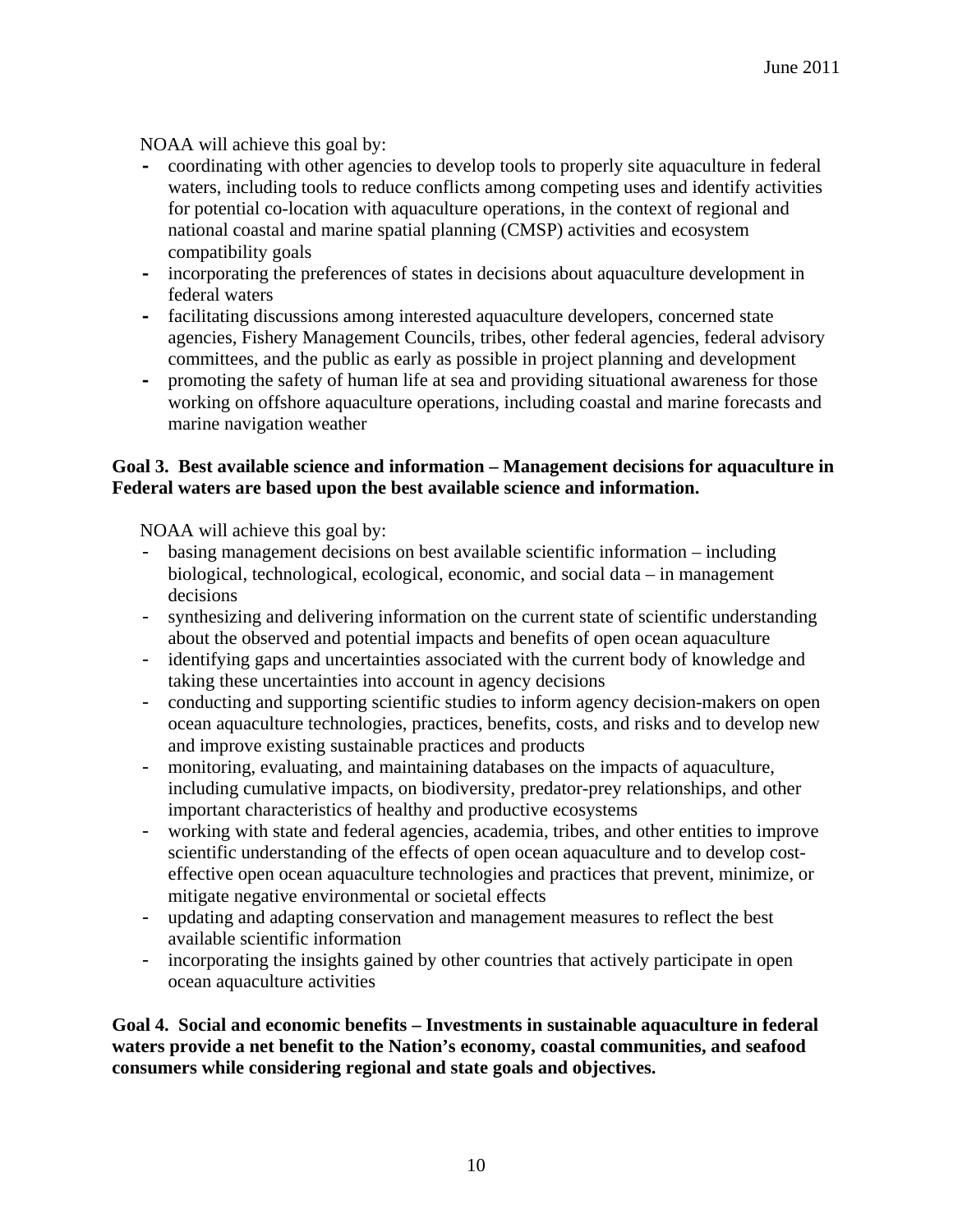NOAA will achieve this goal by:

- creating opportunities for new aquaculture jobs and economic growth for U.S. communities that complement commercial and recreational fishing, maintain and revitalize working waterfronts, provide upstream and downstream economic opportunities throughout the U.S. economy and provide additional domestic seafood choices for U.S. consumers
- assessing the food safety and human health effects of consumption of aquaculture products (foreign and domestic) in coordination with other federal agencies
- making the agency's fee-for-service seafood inspection services available to aquaculture producers operating in federal waters
- assessing the likely positive and negative social, economic, and cultural impacts of management decisions, individually and cumulatively, over both the short and long term, on permit applicants, individual communities, the group of all affected communities identified, and the U.S. economy, including impacts on employment and the economic viability of working waterfronts
- identifying, developing, and supporting mitigation measures to address social, economic, and cultural impacts

## **Goal 5. Industry Accountability – To secure long-term access to operate aquaculture facilities in federal waters, operators are held accountable for protecting the environment, wild species, and human safety and for conducting and reporting ongoing monitoring.**

NOAA will achieve this goal by working with federal agencies and other partners to develop an appropriate framework through which operators of aquaculture facilities will:

- conduct a baseline environmental analysis of the proposed site prior to permit review
- prepare and implement a broodstock management plan, an aquatic animal health plan, and a contingency plan for responding to emergencies
- prepare, obtain federal approval for, and comply with an operating plan that uses recognized best management practices to ensure good husbandry, biosecurity, predator control, and maintenance practices that minimize the number and frequency of escapes, disease outbreaks, noise impacts, and entanglements
- prepare, obtain federal approval for, and comply with a monitoring plan to meet all monitoring and reporting requirements, including reports of escapes, disease outbreaks, drug or chemical applications, nutrient discharges, and other environmental monitoring as required by NOAA or other federal agencies
- incorporate environmentally efficient and responsible management practices that limit inputs and waste discharges into the environment from drugs, chemicals, feeds, etc.
- allow regular inspection of facilities by authorized officers
- provide, upon request, evidence of compliance with applicable laws, including those governing use of drugs and feeds and other operational details that are under the jurisdiction of other agencies
- provide evidence of an assurance bond to address facility removal and site remediation
- safely remove facilities and organisms once operations end and, to the extent necessary and practicable, restore environmental conditions of the site
- ensure the safety of human life at sea